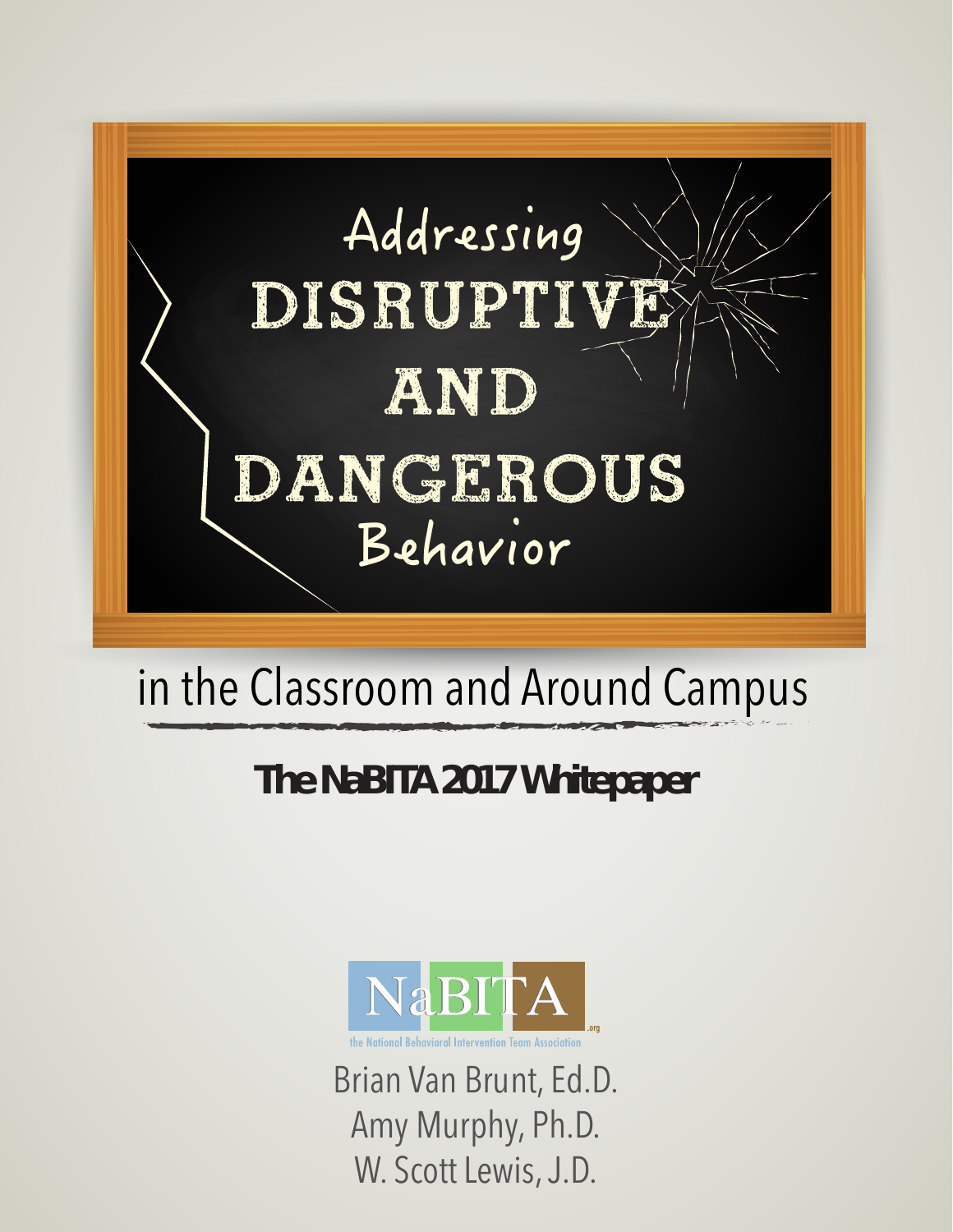# **Table of Contents**

| Introduction |                |
|--------------|----------------|
|              | 4              |
|              | $\overline{a}$ |
|              |                |
|              | 10             |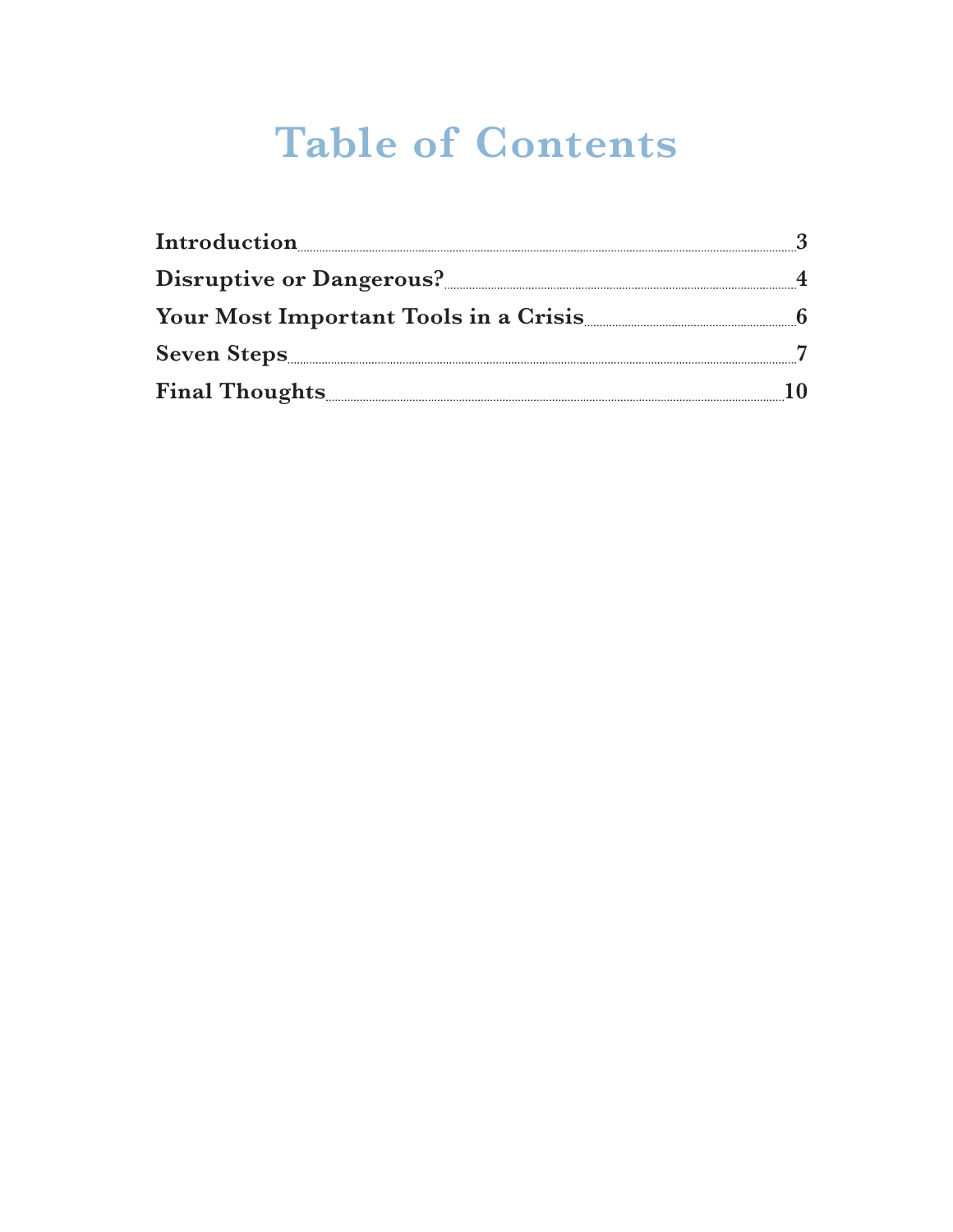#### **Introduction**

Faculty and staff on college campuses are on the frontline of working with students in every aspect of the college experience. While this work is essential and rewarding, it can also be demanding, draining, and difficult. Our best intentions for a student can be derailed when the student becomes disruptive, and our best efforts are challenged when faced with dangerous behaviors. The purpose of this whitepaper is to provide a brief overview of foundational concepts related to the management of disruptive and dangerous behavior on campus. It can be shared with faculty and staff as a resource for the attitudes and techniques helpful during these challenging scenarios.

In conversations with faculty and staff across the country, the words we use to describe these difficult student situations do not change, whether at a four-year institution or a two-year community college. Taken together, they read like a spectrum of escalation: entitled, frustrating, annoying,

demanding, disrespectful, inconsiderate, aggressive, threatening, and violent. It can be easy to default to blaming this on a generation of students or parents and K-12 educational systems. Like a rotten apple in the center of a bushel of apples, it can be tempting to cast generalities about today's college students. There is a tendency to paint with broad brush-

*We can only differentiate disruptive from dangerous behavior when we see each student as an individual.*

strokes and see a single poorly behaved student as evidence of a generational lack of respect or focus, and we run the risk of seeing other students' frustrations and behaviors through the same lens as the student we previously encountered.

So, as we continue to discuss disruptive and dangerous student behavior, we'd like to offer a caution. Do not extrapolate a single student's behavior to an entire class, generation, or population of students. While each generation may have unique characteristics based on the time in which they were raised or the prevailing attitude toward parenting and each subpopulation may also have distinctive attributes, each student brings a unique worldview and subjective context to their behavior. We can only differentiate disruptive from dangerous behavior when we see each student as an individual and avoid overarching statements such as "all these kids lack the kind of respect I had for professors" and "this whole generation is entitled and adverse to the kind of hard work needed to be successful at college." These statements create blind spots for us and make our jobs more difficult.

A mindset that we would encourage instead is to see these moments of crisis and disruption as opportunities to better connect with students. It may not seem possible when a student is yelling and angry, distraught and hopeless, or even threatening and scary. Nothing in the paper below suggests that you sacrifice your own safety for that of a student or the campus, but we would propose that an open mindset that considers the unknown elements of a student's experiences and background will help you during these difficult and challenging moments. We have a tendency to isolate and avoid those who are annoying, difficult, or scary. By taking a moment to consider opportunities to better connect and understand the context of the concern, we are better able to engage in interventions and prevent scenarios from escalating.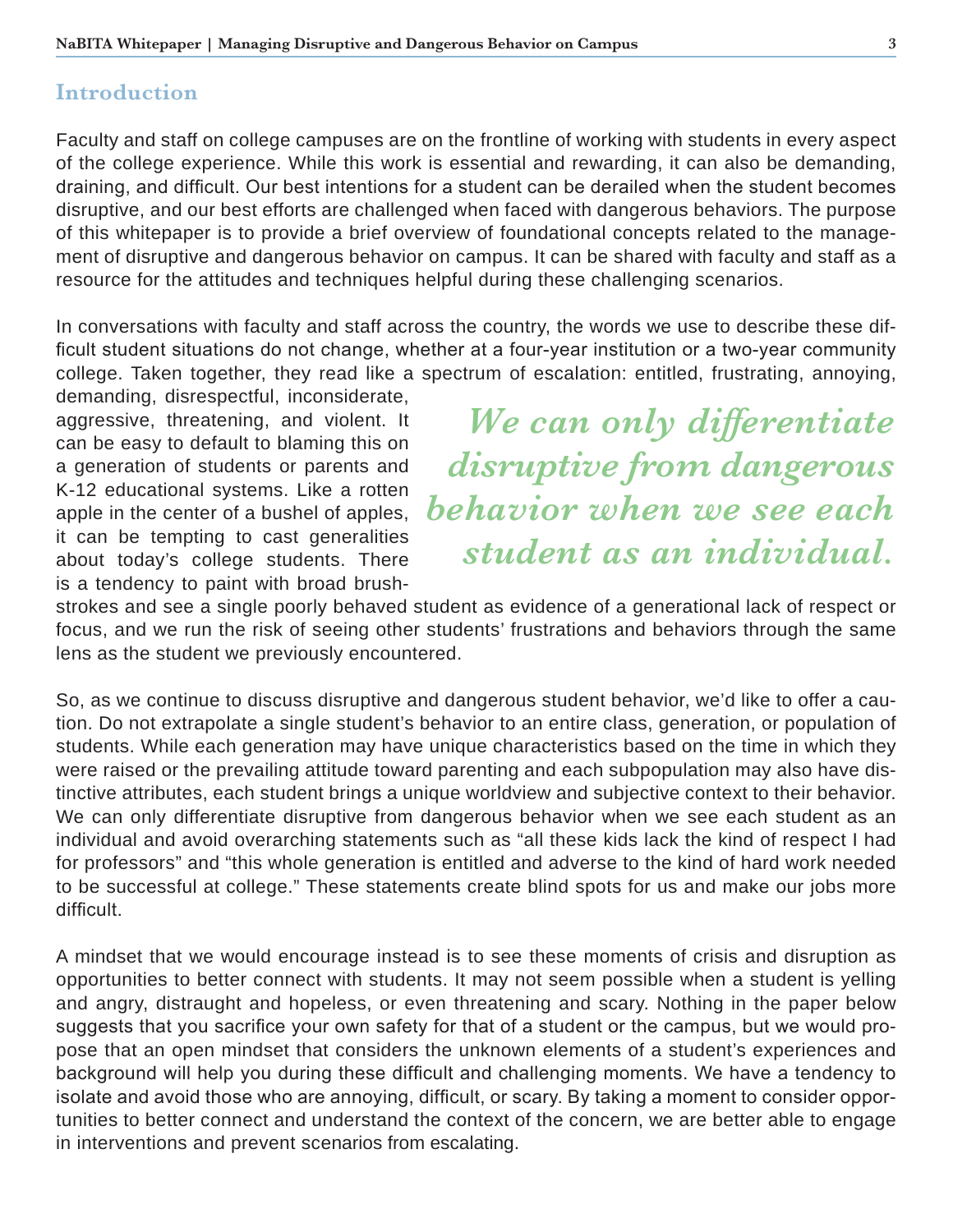In a similar manner, providing clear behavioral expectations to students through policies and expectations and upholding those standards on the college campus remains important. We would not suggest

a disregard for inappropriate behaviors, but there is often an opportunity for grace and understanding that can be lost in the escalation of a situation. Students come to us with a broad array of previous life experiences, including past experiences of trauma and abuse. Sometimes flexibility, empathy, and listening are the best courses of action and still allow for accountability, student learning, and development to occur as the situation is resolved.

*Providing clear behavioral expectations to students through policies and expectations and upholding those standards on the college campus remains important.*

### **Disruptive or Dangerous?**

One of the critical distinctions in selecting the best response to a crisis situation is understanding the difference between disruptive and dangerous behaviors. In the book, *A Faculty Guide to Addressing Disruptive and Dangerous Behavior in the Classroom* (Van Brunt and Lewis, 2014), the authors provide a list of behaviors that help the reader sort out what we would consider disruptive or dangerous in the classroom. In 2017, Van Brunt and Murphy wrote a follow-up text, *A Staff Guide to Addressing Disruptive and Dangerous Behavior on Campus*. This update includes behaviors occurring outside the classroom—in front offices, advisor settings, residence halls, and student activity environments. It also includes behaviors that are more likely to occur in online learning environments or on social media and

*One of the critical distinctions in selecting the best response to a crisis situation is understanding the difference between disruptive and dangerous behaviors.*

websites. Examples of these behaviors are provided in the insert boxes.

So, where does this leave us on the central questions concerning what is "disruptive" and what is "dangerous" behavior in the classroom? Threat and risk are best understood in the context of the individual and the environment. This means considering the context of past behaviors and experiences and the nature of the current situation. A core concept to responding to any of these behaviors is understanding the importance of sharing information with those on campus most appropriate for

assisting with the response. Faculty, staff, and students are not alone in determining how to respond and manage these difficult situations. The campus Behavioral Intervention Team (BIT), which may be known as Care Team, Student of Concern Team, or another name, is a collaborative group designed to assist the campus community with intervening in at-risk situations. Behavioral intervention teams exist on college campuses to provide a 360-degree view of situations in order to better respond to concern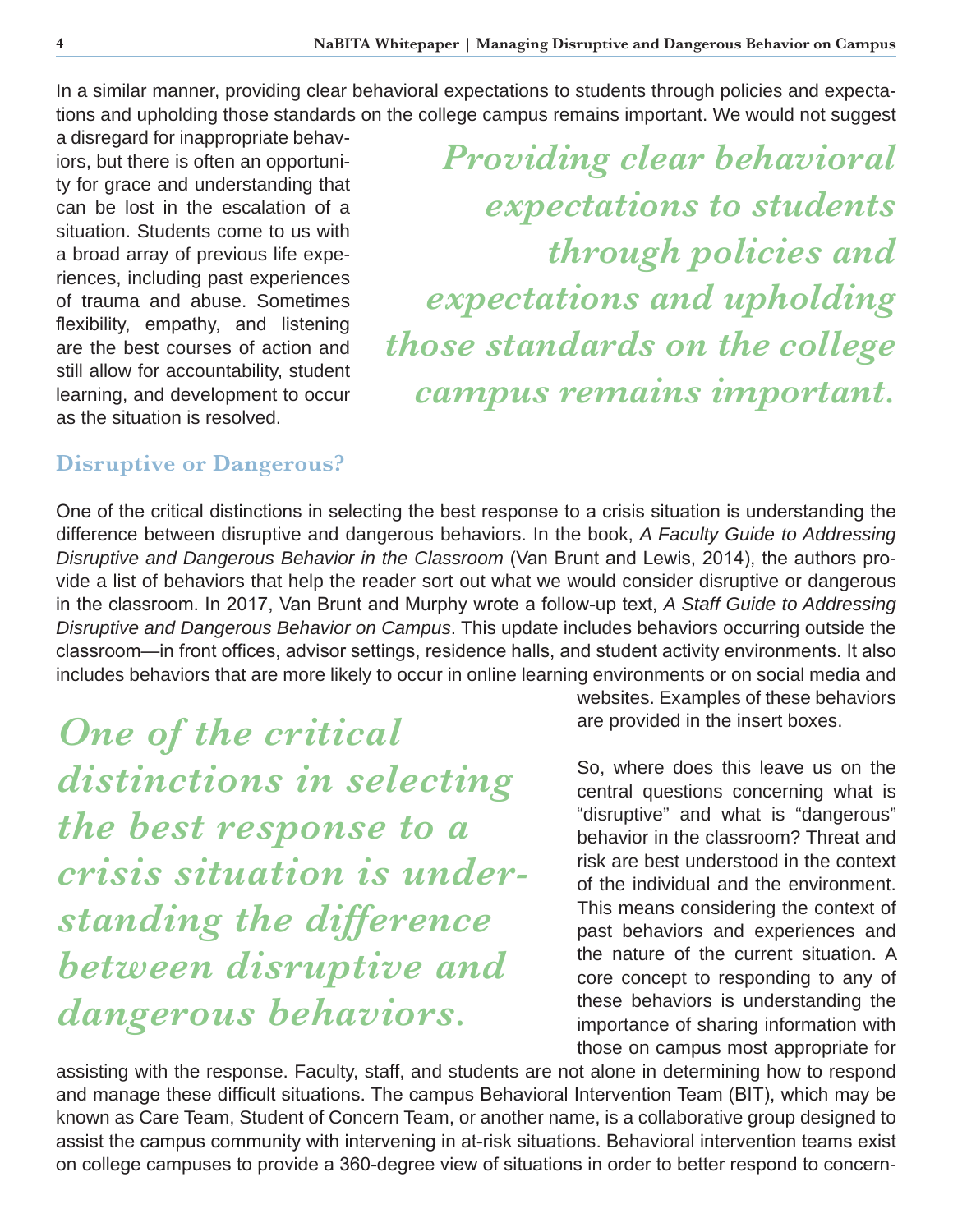ing behaviors. Passing information on to the campus BIT is the best way to ensure a centralized group of trained faculty and staff is putting together the pieces of this puzzle related to what is occurring with the individual of concern. In essence, where you may have a singular view of the student's situation, the BIT has the whole picture. To use an analogy, a staff or faculty member, or even a coach, may have one or a few frames of the student's life, where the BIT has (or can get) the whole movie – or at least more of the movie than a single individual or department has access to.

Additionally, the BIT comprises members who are trained in risk and threat assessment; meet regularly to address these types of situations, and use objective measurement tools to identify the behavior and assign a level of risk to the behavior. Conversely, a staff or faculty member is likely to apply their subjective lens to the behavior and, at worst, attempt diagnosis or over- or under-assess the risk. This could lead to everything from letting little issues become big issues, ignoring mental health crises, or violations of disability law, all of which increase the exposure of the institution and its members.

#### **DISRUPTIVE BEHAVIORS**

- Taking/making calls, texting, using smartphones for social media, etc., while waiting in line in front of you and ignoring their turn or in the classroom.
- Frequent interruption while talking and/or repeated asking of irrelevant, off-topic questions.
- Inappropriate or overly revealing clothing, including extremely sexually provocative clothes, pajamas, or sleepwear. 1
- Crosstalk or carrying on side conversations while you are trying to speak. Maybe to a friend or on a phone.
- Interruptions in conversation, frequent unnecessary use of the restroom or smoke breaks that have a student up and down in class, etc.
- Poor personal hygiene that makes it difficult to continue a conversation or teach class.
- Lack of focus or paying attention to conversation.
- Excessive sighs or eye rolls or other gestures that disrupt the class environment.
- Misuse of alcohol or other substances. Attending a meeting while under the influence of a substance. Being intoxicated in class.
- Overtly disrespectful talk to staff, faculty, or other students. Interrupting the professor.
- Arguing points of contention or asking for special treatment after staff or faculty ask the student to stop.
- Eating or consuming beverages in meetings or class without permission (or in violation of office norms or class policy).
- Showing up to meetings or class in inappropriate or strange clothing that clearly disrupts the academic environment (tactical military gear, Halloween costumes when it is not Halloween, etc.).<sup>2</sup>
- Reading magazines, newspapers, or books, or studying for other classes/doing other homework during a conversation with you or during class.

Public institutions should not attempt a dress code as this is covered by the First Amendment.

 $2^{\circ}$  Public institutions should not attempt a dress code as this is covered by the First Amendment.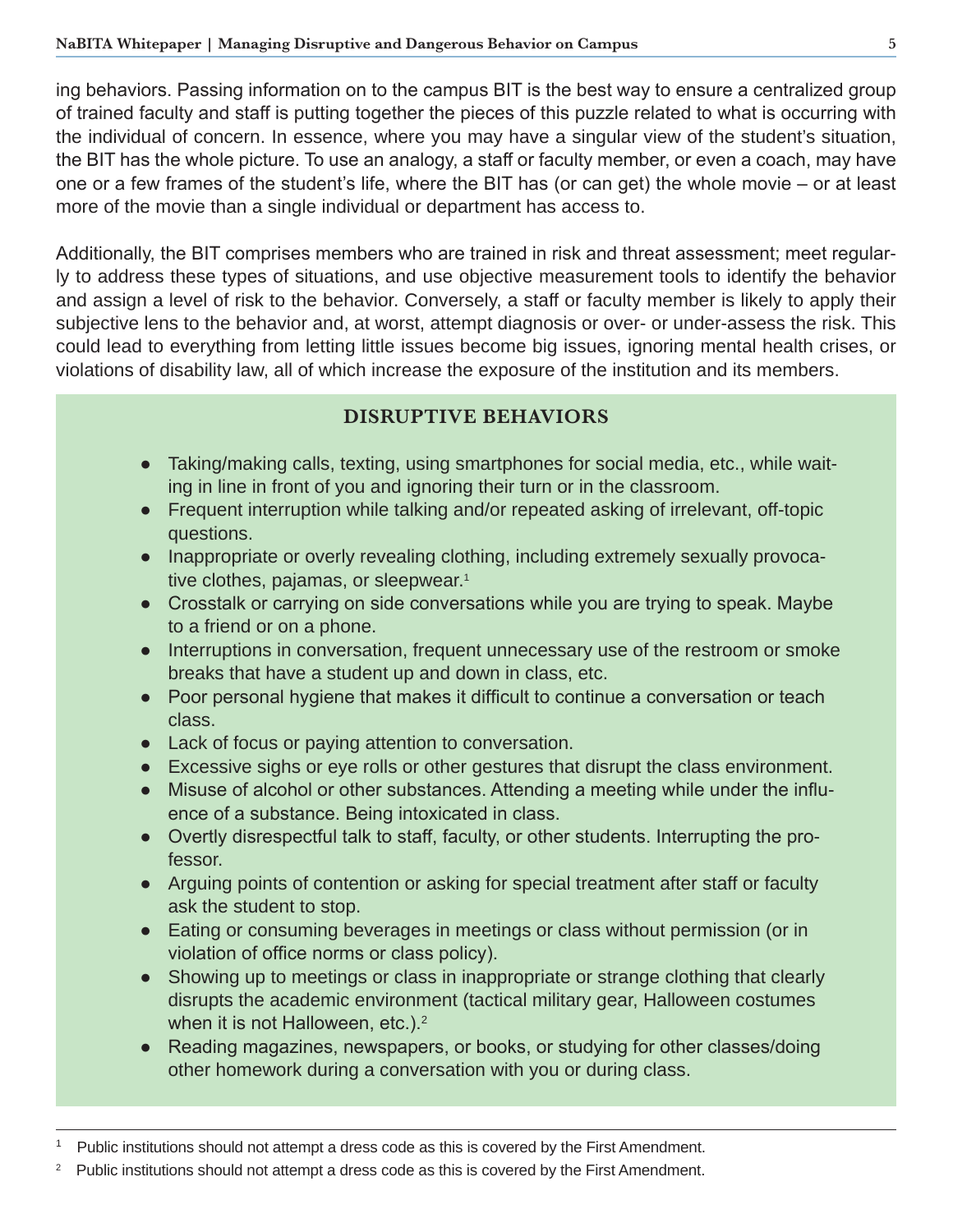#### **DANGEROUS BEHAVIORS**

- Racist or otherwise exaggerated (not just expressed once to push buttons) thoughts such as, "Women should be barefoot and pregnant," "Gays are an abomination to God and should be punished," "Muslims are all terrorists and should be wiped off the earth."
- Bullying behavior focused on students, faculty, or staff in the waiting room, outside the office, in the classroom, or in the residence halls.
- Directly communicated threats to staff, faculty or students, such as "I am going to kick your ass" or "If you say that again, I will end you."
- Prolonged nonverbal, passive-aggressive behavior such as sitting with arms crossed, glaring or staring at staff, and refusing to speak or respond to questions or directives.
- Self-injurious behavior such as cutting or burning, including during a meeting or class, or exposing previously unexposed self-injuries.
- Physical assault such as pushing, shoving, or punching.
- Throwing objects or slamming doors.
- Storming out of the office or room when upset, screaming and yelling about getting revenge.
- Conversations that are designed to upset other students or staff such as descriptions of weapons, killing, or death.
- Psychotic, delusional, or rambling speech.
- Overuse of an office or staff function or time; especially when already instructed not to overuse the staff or office and on appropriate boundaries.

# **Your Most Important Tools in a Crisis**

One of the greatest challenges in responding to a crisis is first acknowledging that you are experiencing something outside of your everyday experience. It's difficult to train staff to respond to disruptive and dangerous behavior without first addressing the idea that each staff member, regardless of gender, age or experience, has a different tolerance for the variety of disruptive and dangerous behaviors encountered in the depart-

*It's difficult to train staff to respond to disruptive and dangerous behavior without first addressing the idea that each staff member has a different tolerance for the variety of disruptive and dangerous behaviors encountered in the department or office setting.*

ment or office setting. While one staff member may be experienced and comfortable talking to a student in an emotional crisis, another may be less confident about how to approach the situation. Faculty and staff should consider what scenarios might prompt an immediate response and what types of issues they may have become jaded toward because of the nature of their work.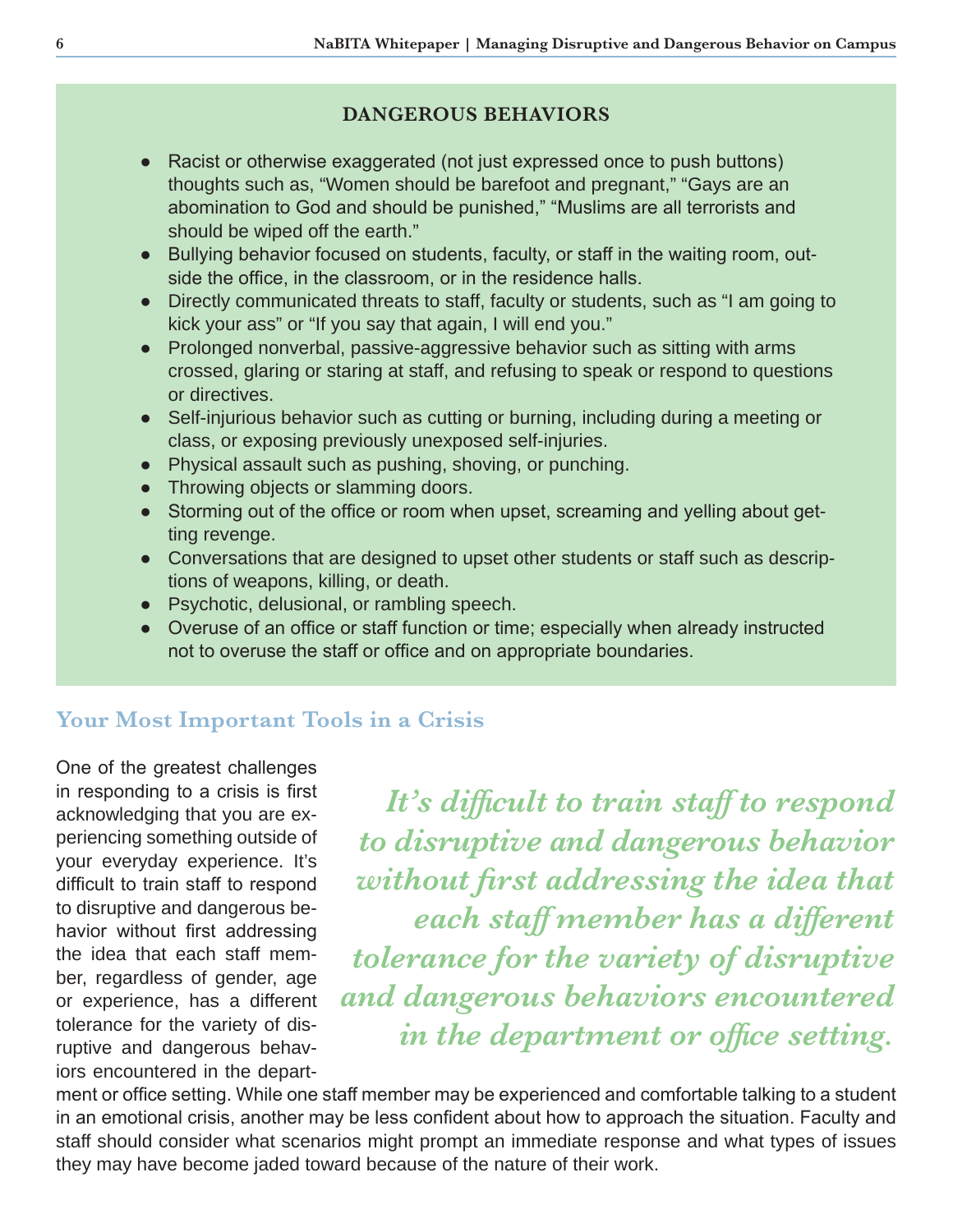One essential technique for managing any crisis involves adopting a calm, cool, and collected stance in the face of upsetting or frustrating behavior. This approach is both an art and a science that requires study and experience to accomplish well. Again and again, the most common error we see with staff and faculty alike when they mismanage a crisis situation is responding to the incident in a reactive and/or emotional manner. They rush to react because the student's behavior is so incredibly rude, entitled, frustrating, or threatening they drop into an automatic response rather than choosing a more appropriate and effective response for a given situation.

This brings up the larger question of how to remain calm, cool, and collected in the face of chaos. How does one remain "chill," so to speak, when a student is out of control and escalating? How can this be done when everything seems to happen so very fast?

Well, it starts with Goldilocks.

You remember that girl, right? The girl with the yellow hair who had a penchant for eating bears' porridge? That little girl offers some useful advice to those looking to find the best kind of stance

*How does one remain "chill," so to speak, when a student is out of control and escalating? How can this be done when everything seems to happen so very fast?*

when it comes to working with disruptive or dangerous student behavior: finding a middle ground. Aristotle offers a bit of a fancier take on this simple concept: "Virtue is the disposition to choose the mean, in both actions and passions."

Our argument is one for the mean. Find a stance based in calmness, confidence, and a flexible curiosity when attempting to manage at-risk behavior. Like Goldilocks and the porridge, too hot or too cold misses the mark. A staff who approaches a student with their buttons pushed and ready for a fight is going to be just as ineffective managing the crisis as a staff

member who approaches the situation with a lack of caring and attention. The "just right" porridge is where the staff member approaches the student with a balanced calm, adjusting as the situation demands.

Don't forget, when addressing disruptive or dangerous behaviors, the important element of trying to view the situation from the other person's perspective. While this is never 100 percent achievable, we encourage you to make every attempt to look through the eyes and experiences of the student you are trying to help. Not because you have to, but rather, because this provides you a better insight into addressing the scenario in a manner that increases the success of your interventions.

### **Seven Steps**

To prepare for and respond to disruptive and dangerous behavior, faculty and staff can use the seven steps outlined below to help guide their actions.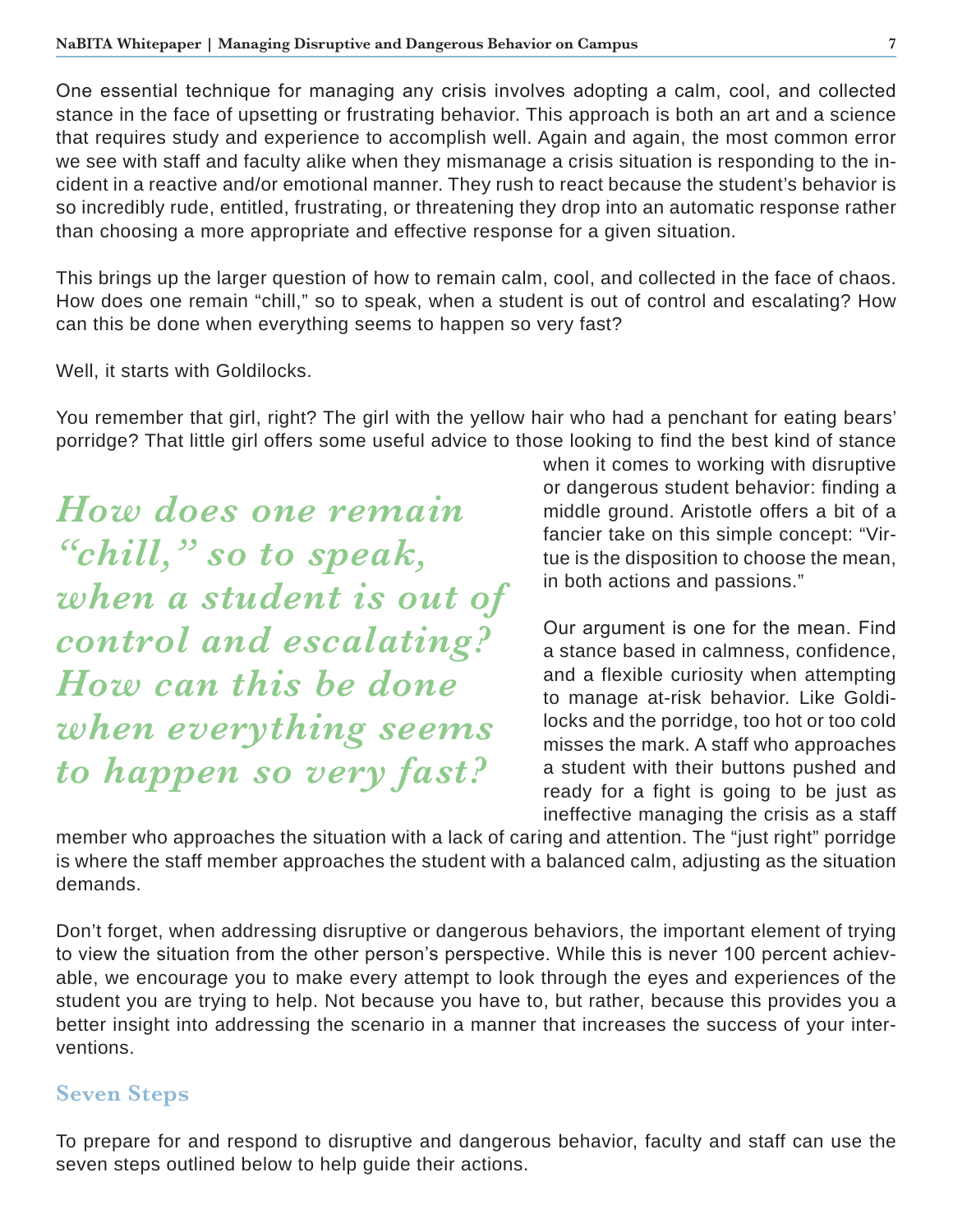#### **1. Know the Signs of Danger**

Prior to a student escalating to a physical attack, there are often several signs, or tells, they share with the target. Knowing these signs gives a staff or faculty member some important added knowledge in assessing the likelihood of a physical attack. These may include a clenched

fist, a student moving in and out of your personal space, verbal declarations of an intention to act violently, and the target glancing around the office for something to throw or use as a weapon. Also, movements that are quite different from their baseline (or usual) behaviors (i.e., the calm person suddenly becomes very emotional or vice versa). People don't simply explode in violence—they escalate over time as their adrenaline floods their system and they

*Look through the eyes and experiences of the student you are trying to help because this provides you a better insight into addressing the scenario in a manner that increases the success of your interventions.*

become trapped, afraid, angry, or enraged. Attending to some of these escalation behaviors can give staff the chance to better respond.

#### **2. Keep Yourself Safe**

There is this myth that we are expected to do everything for our students with little regard for our needs. While this may be true in some customer service scenarios, the exception to this rule is when we feel unsafe with the student. This could be a feeling in our gut or a more direct response to behaviors or direct threats issued by the student. In these situations, it is recommended to consider a safe escape path or removing yourself from the interaction. While we want to keep others safe around us and have a responsibility to intervene when we come across disruptive or dangerous behaviors, our own personal safety is paramount.

#### **3. Know Your Backup**

Have an awareness of what resources are around you in terms of calling for help. A staff member alone in an after-hours office or a faculty member teaching a night class should approach a potentially violent student scenario differently from staff surrounded by assistance and across the street from the campus police department. Some schools are fortunate and have invested well in technology and panic alarms fixed in certain locations (think under a bank teller's desk) in the event of a crisis. These are common in financial aid, conduct, counseling, and the registrar's office—anywhere that would be considered a "hot spot" on a given campus. In the event your school hasn't invested in this, other options could involve using a wireless doorbell situated at the front desk connected to someone in the back office who could manually call campus safety. Other creative options involve web-based panic alarms that can trigger a police response from a computer terminal or smartphone. Another option is coming up with a code shared with another worker such as "get me a coffee with extra cream" that is a covert signal to call for help. In terms of practicality, make sure your code word isn't overly transparent like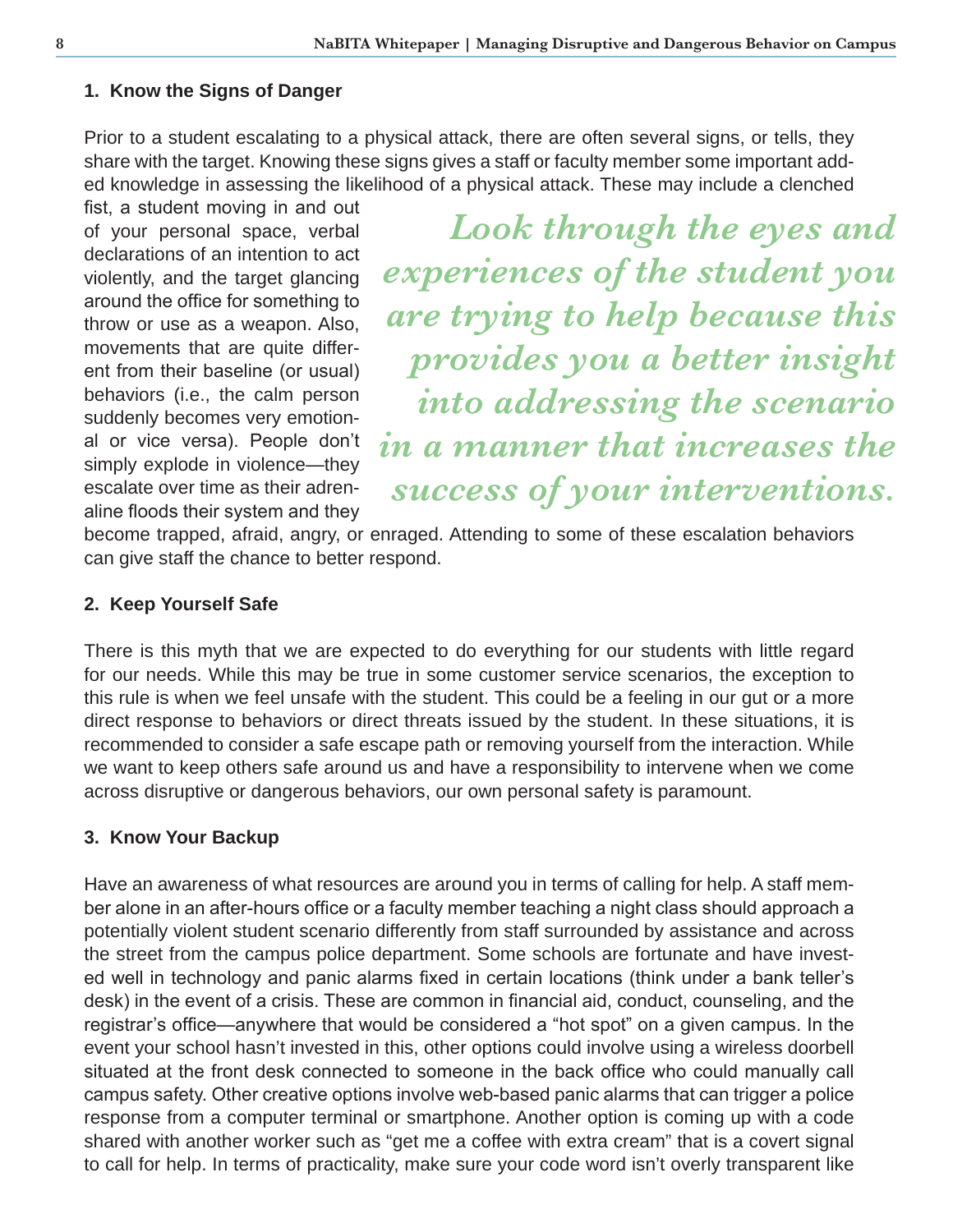"Bring me the red folder" or "Can you get Dr. Strong on the phone?" An upset student may see through this and become more enraged at the subterfuge.

#### **4. Be Prepared**

Don't wait until a crisis occurs to think about what you would do. Planning how to respond to a crisis during the crisis is a bad idea. Think about working tabletop exercises or example scenarios into staff meetings and orientation events at the start of the year. Think about possible exits around the office or classroom. Know how to contact campus police and the difference between calling them on a direct line versus calling 911; sometimes 911 routes to an off-campus response that can take longer. We all do fire drills every year, with the hope that we never have to actually use the knowledge.

#### **5. Understand Their Perspective**

Another approach to keeping calm when facing a disruptive or dangerous student is normalizing their behavior. Imagine the student's behavior within the context of their background or experience. While it may be more reasonable to expect graduate students to have figured out the basics of balancing family, career, parking, and an off-campus internship, some first-year community college students may have a bit of a learning curve when it comes to acclimating to the college environment. Perhaps the student in question has just received some upsetting news and their behavior would be more reasonable if you fully understood the context of it occurring. This technique does not excuse the student from responsibility for their poor behavior. It is designed to help the staff understand how to help defuse an emotional reaction in the student. Sometimes, a little bit of compassionate inquiry goes a long way to understanding.

#### **6. The Biology of Aggression**

In our books, we discuss the biology of affective violence and aggression. A central premise of crisis response is this: the earlier we intervene, the better chance we have at success. If a student is escalating and becoming increasingly upset, there are biological changes that are occurring related to their heart rate, blood pressure, and adrenaline production that limit the student's ability to think rationally and be reasoned with by staff or faculty. Identifying and intervening during the early stages of frustration and building aggression makes it easier than waiting until the student is more escalated in their aggression.

#### **7. Persuasion and Body Language**

When trying to persuade someone to comply with a request, understand that people are more likely to listen and follow the advice of people they are similar to and have something in common with than someone they don't know or don't see as having a real understanding of their issue. A first step in crisis escalation is helping the student see the person they are angry at as a person and not a job title or bureaucratic cog in the larger university organizational structure. Additionally, staff should consider their tone of voice and body language when communicating with someone who is upset and frustrated. Lowering one's tone of voice, using inclusive and open hand gestures, nodding, and making appropriate eye contact are all ways to encourage conversation.